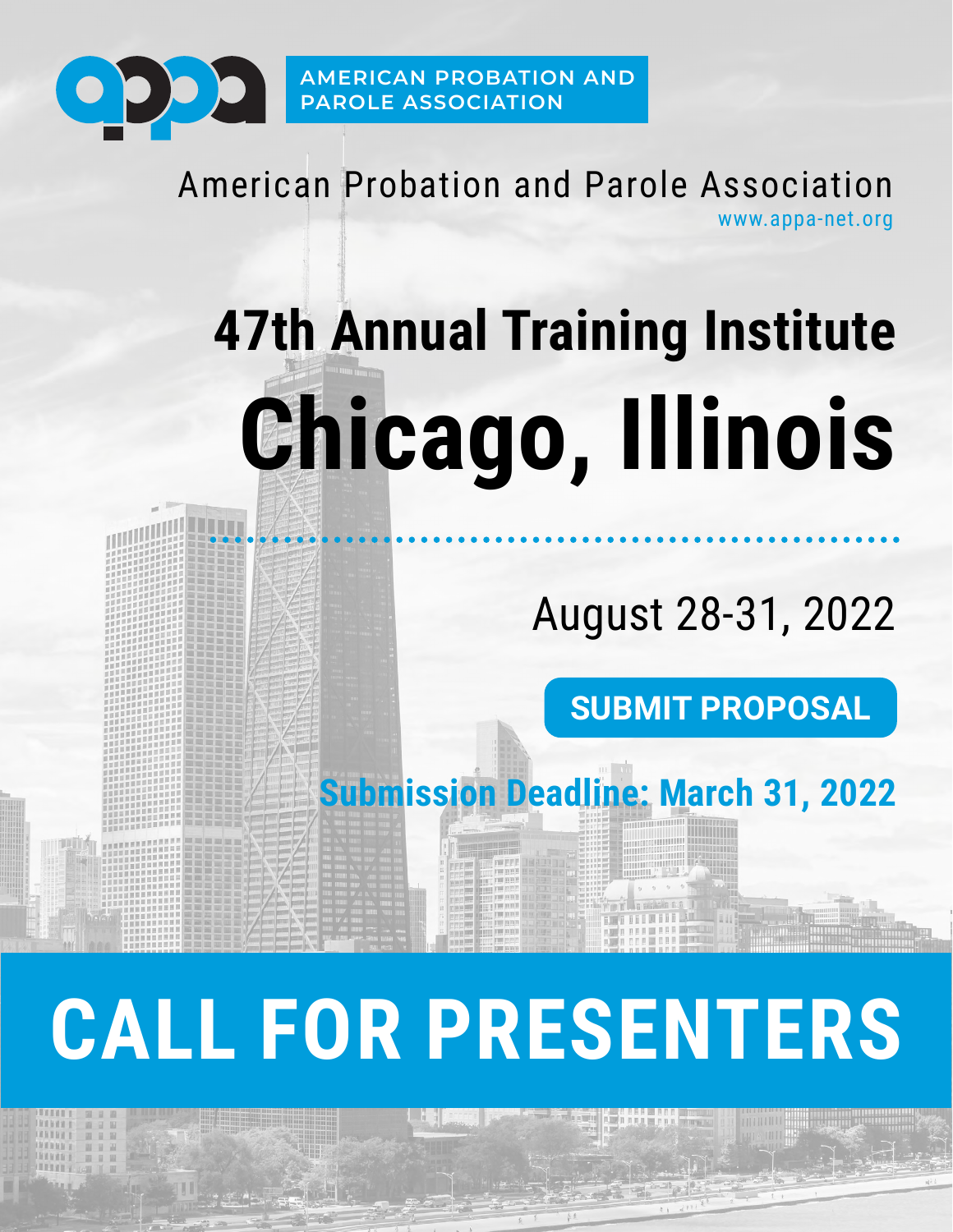## CALL FOR PRESENTERS

## APPA's 47th Annual Training Institute Chicago, Illinois | August 28-31, 2022

The American Probation and Parole Association is pleased to issue a Call for Presenters for its 47th Annual Training Institute, August 28 – 31, 2022, in Chicago, IL.

APPA training institutes provide attendees with learning opportunities that emphasize skill-building, enhancement of career development, and the opportunity to build a personal network of community correction professionals. Preference will be given to workshop proposals that include activities, audience participation, new skillset development, and new research for the field of community corrections. **Please consider how to communicate with audience members who might be sitting in virtually.** Our participants include community corrections professionals in the fields of pretrial, probation, parole, reentry, program and treatment providers, judiciary, criminal justice researches, educators, and more.

APPA is excited to provide this platform for quality practitioners who are focused on improving their core competencies, understanding what works in the field, embracing education and training, and continually updating their skillsets. All are essential to the success of this crucial work, and it all rests firmly on the belief that this profession shapes the future of public safety. We look forward to creating safer communities through education and engagement.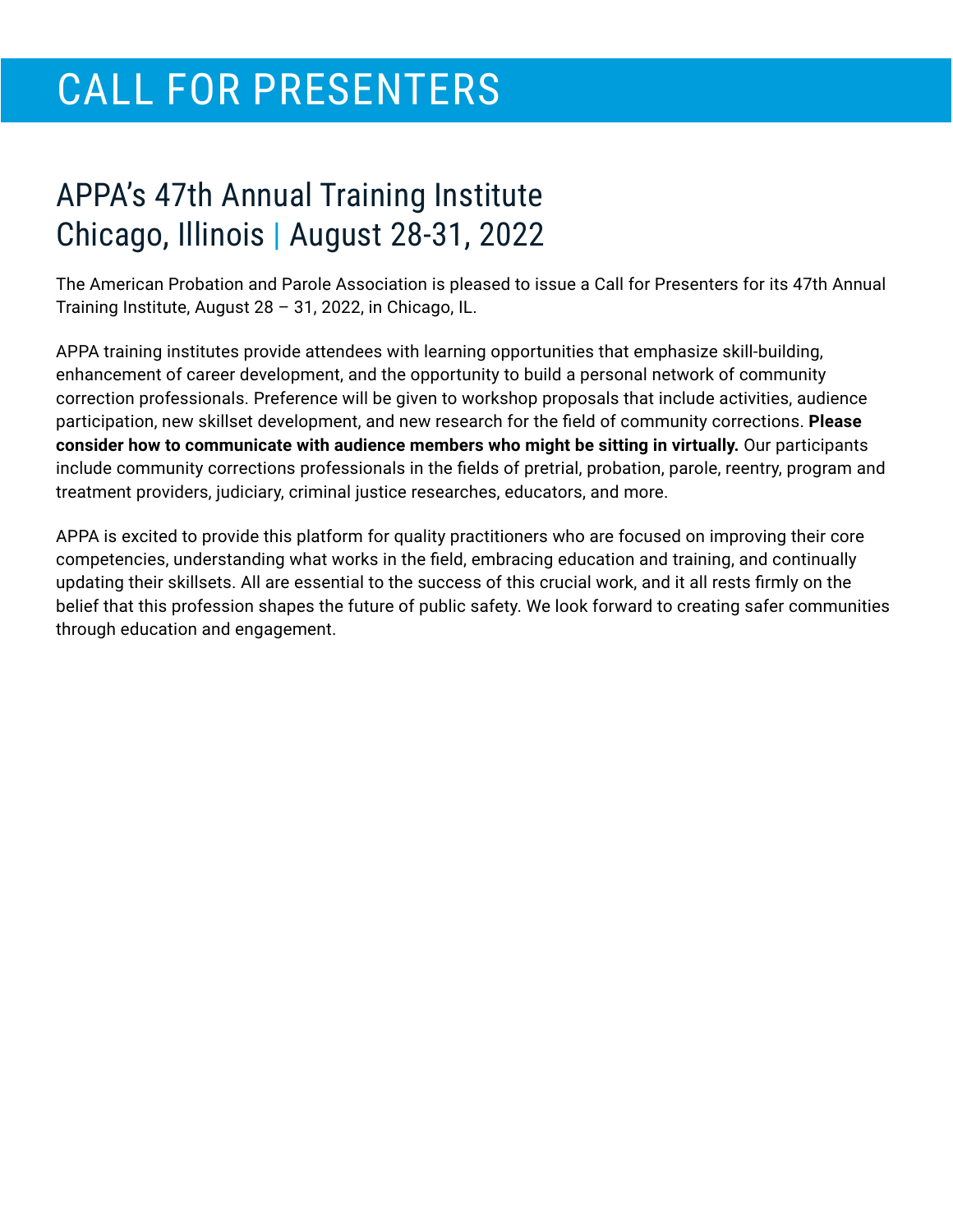## Submission Guidelines:

Individuals interested in submitting a proposal for consideration must provide the following information needed to comply with APPA training accreditation requirements and to apply for permission to grant credit for contact hours in a variety of professions (e.g., social workers, substance abuse counselors, continuing legal education). Regrettably, APPA does not reimburse presenters for expenses and fees associated with participation. *Note: APPA reserves the right to move this training institute to a digital setting based on safety and health needs related to the Coronavirus. If so, presenters will be informed throughout the process as the situation demands.* 

#### **LENGTH**:

Sunday (Intensive Sessions): Four hours Monday, Tuesday and Wednesday (Workshops): 60 or 90 minutes

**WORKSHOP TITLE**: A title that catches the attention of participants and identifies the primary focus of the workshop. APPA reserves the right to change or adjust the title of a workshop.

**WORKSHOP DESCRIPTION**: A clear, concise, and accurate description of the workshop as it will appear in the program (maximum: 150 words). APPA reserves the right to change the construct of a workshop description.

**TRAINING OBJECTIVES**: Describe the measurable skills, knowledge, and/or new capacity the participant will gain as a result of the workshop (i.e., at the end of the training participants will be able to list five of 10 causes of suicide) and list a minimum of three training objectives.

**ACTIVITY**: Please describe any activities that will be used in the presentation. Activities will not be listed in the program but will assist with presentation selection. Preference will be given to presentations that are skill-based in nature (i.e., participants will be asked to complete a group activity to discuss potential steps to implement the described program at their home agency), or that present new research relevant to the field of community corrections.

**FACULTY INFORMATION**: Provide name, title, agency, address, phone, and email for all proposed presenters and moderators. Submissions lacking any of this information will not be considered. Panel presentations should consist of no more than four persons, including the moderator.

**RESUME OR VITAE**: Include brief resume or vitae for each faculty member. Please do not exceed 200 words total.

**PRIMARY CONTACT**: Submit name and complete contact information (including email address) of person submitting workshop proposal.